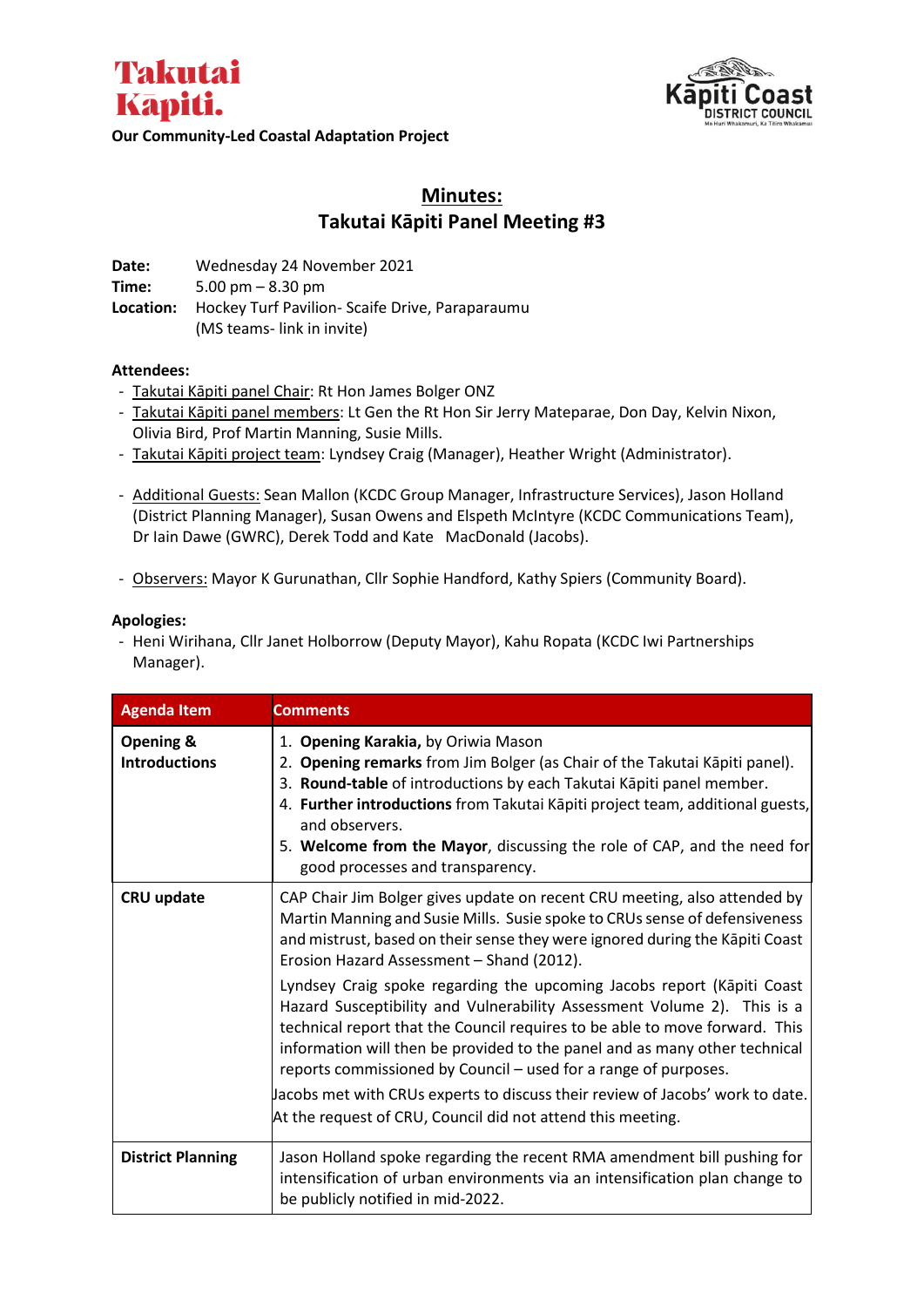



# **Our Community-Led Coastal Adaptation Project**

| <b>District Planning</b><br>cont                                                                                                          | There was no consultation with local government about the new bill, and<br>Councils were only given three weeks to prepare a submission (attached).                                                                                                                                                                                                                                                                                                                                                                         |
|-------------------------------------------------------------------------------------------------------------------------------------------|-----------------------------------------------------------------------------------------------------------------------------------------------------------------------------------------------------------------------------------------------------------------------------------------------------------------------------------------------------------------------------------------------------------------------------------------------------------------------------------------------------------------------------|
| Presented by Jason<br>Holland                                                                                                             | The likely implication of the Bill (in combination with the National Policy<br>Statement on Urban Development 2020) is that the Council will need to act<br>proactively to avoid increased intensification (over and beyond what the<br>District Plan currently allows) in areas deemed to be potentially affected by<br>coastal hazards over at least the next 100 years.                                                                                                                                                  |
|                                                                                                                                           | A draft urban intensification plan change is to be released to the community<br>in late-March/early-April 2022.                                                                                                                                                                                                                                                                                                                                                                                                             |
|                                                                                                                                           | Comms will be important to explain the purpose of applying coastal hazards<br>as a qualifying matter in the intensification plan change.                                                                                                                                                                                                                                                                                                                                                                                    |
| <b>Jacobs presentation</b><br>on the "Role of the<br><b>CAP and the</b><br><b>Dynamic Adaptive</b><br><b>Planning Pathways</b><br>(DAPP)" | Jacobs gave an overview of the role of the CAP, and of the Dynamic Adaptive<br>Pathways Planning (DAPP) process. The DAPP process is based on the idea<br>of making decisions as conditions change, before severe damage occurs, and<br>as existing policies and decisions prove no longer fit for purpose. The CAP<br>will design the adaptive pathway for the Kāpiti Coast by talking to the<br>community and Council about the best way forward, with the CAP coming<br>up with recommendations (presentation attached). |
| <b>CAP definition</b>                                                                                                                     | Lyndsey explained the panels name change from Community Assessment<br>Panel to Coastal Adaptation Panel. Community feedback suggested that the<br>previous title was unclear about the panels purpose.                                                                                                                                                                                                                                                                                                                      |
| <b>Continuation of</b><br><b>Jacobs presentation</b><br>on the "Role of the<br>CAP including the                                          | Jacobs explained the practical side of the DAPP pathway. We need further<br>information to define the pathways better, which requires a fair degree of<br>monitoring. The Council will be responsible for monitoring, but this is<br>unable to be done with our current level of information.                                                                                                                                                                                                                               |
| <b>Dynamic Adaptive</b><br><b>Planning Pathways</b>                                                                                       | Jim Bolger - opens the floor for questions and discussion with Jacobs<br>regarding their presentation.                                                                                                                                                                                                                                                                                                                                                                                                                      |
| (DAPP)"                                                                                                                                   | Jacobs will guide the panel through the adaptation options and pathways,<br>with a social impact assessment to be done by Maven. The Council have<br>reached out to representatives across all three iwi and asked for their<br>involvement in commissioning a cultural values assessment.                                                                                                                                                                                                                                  |
|                                                                                                                                           | Sean Mallon raised the option of the Council funding support for the CAP<br>with their external Comms - independent to Council.                                                                                                                                                                                                                                                                                                                                                                                             |
| <b>Next steps</b>                                                                                                                         | - Confirmation of next meeting, 4.30 pm - 8:00 pm on 15 December 2021.<br>- Following meeting will be in February 2022.                                                                                                                                                                                                                                                                                                                                                                                                     |
| <b>Closing</b>                                                                                                                            | Closing Karakia, by Oriwia Mason                                                                                                                                                                                                                                                                                                                                                                                                                                                                                            |